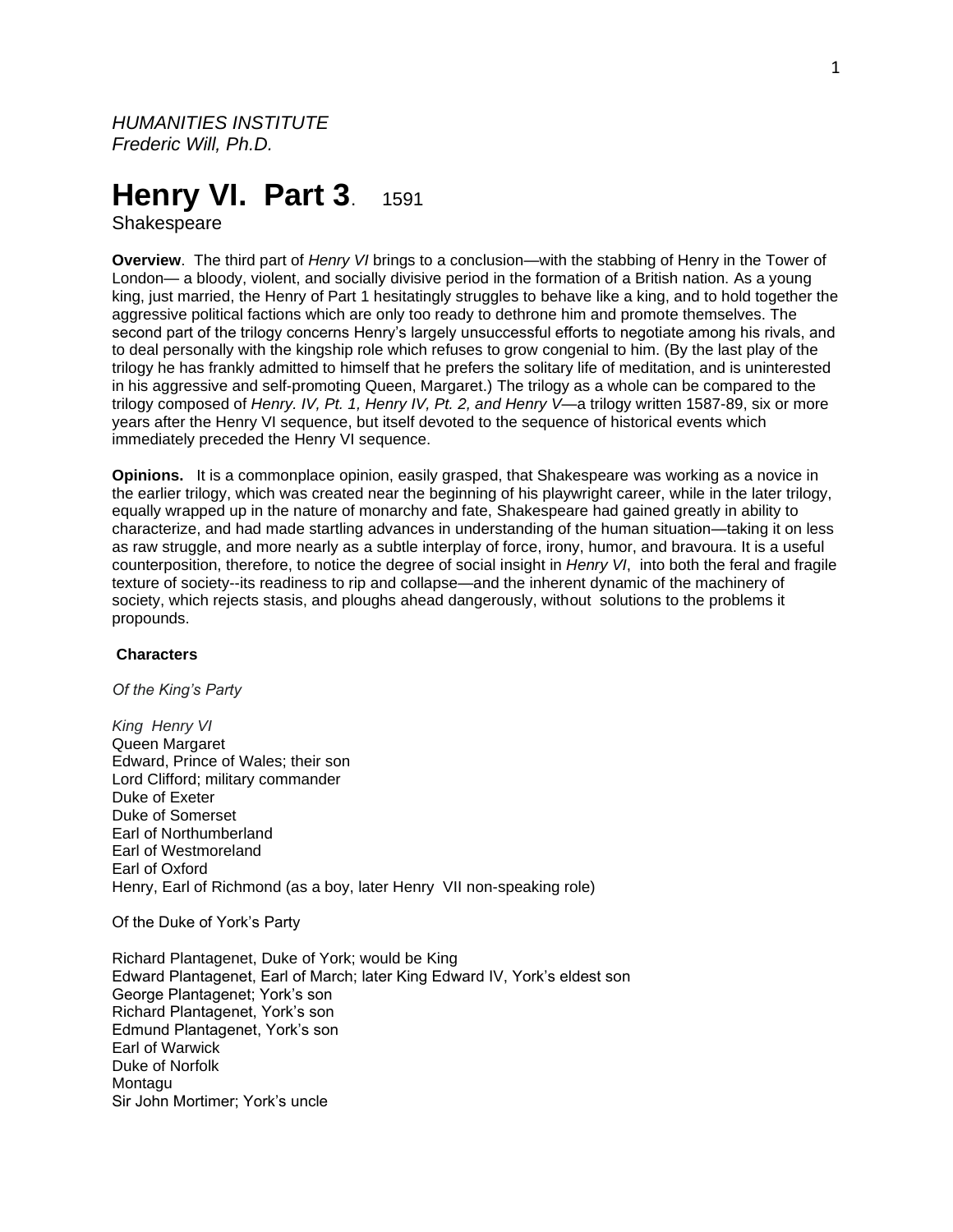Sir John Montgomery Lady Grey, later Queen Elizabeth to Edward

The French

King Louis XI of France Lady Bona of Savoy; Louis' sister-in-law

## **STORY**

The play opens where the second play of the trilogy concluded, with the flight of Henry VI and his queen, Margaret, from the insurgent forces of the Duke of York. In London the opposed forces meet, at the Chambers of the Houses of Parliament. There Henry and York make a deal; Henry is to be allowed to continue in his kingship until his death, at which time the throne of England will pass over to the House of York.

**The deal.** This deal, however, is quickly to run aground on the furious objection of Queen Margaret, whose personality has unfolded since her marriage to Henry, and the birth of their son, the Prince of Wales, on whom Margaret desperately counts as her family membership card into the British line of succession to the throne. It might be said that the whole brutal story of the present play, which ends in Henry's death, turns on the extremely assertive and aggressive personality of Margaret, and her struggles to replace her weak-male husband Henry, for whom her contempt grows ever stronger.

**Violence.** Violence of every sort follows on the royal deal, in which Lord Clifford, top military commander of the King's party, sees to it that any gentleman's agreement between Lancashire and York will be shattered. Clifford murders York's twelve year old son, then stabs York himself to death; at the Battle of Albans Henry recovers his throne, discarding the deal made earlier with York, who is dead, and—at the heavy prodding of his wife—reassumes all the trappings of the Lancashire kingship. Then In 1461 the regrouped armies of the Party of York score a major victory against the King's forces. Edward Plantagenet is proclaimed king, but Richard is determined to dethrone his brother. By this point, so absolute has become the hostility between the rival claimants for the English throne, that separate delegations have been sent to France, to pay court to the French throne, to win allegiance and support back home in England. Edward is in fact wooing Lady Bona, the sister of the French king, to establish a French English throneship, while Margaret is doing all she can, with King Louis of France, to acquire military support for King Henry, her husband.

**Denouement**. One looks for a catchword to describe the general breakdown which follow the double expeditions to France by Margaret and Warwick, the leaders of Lancaster and York, respectively. *Denouement, untying* seems appropriate as our catchword, for what we see taking place, from the beginning of Act Three on, is the coming apart of what had been—check your sober history text or Shakespeare's own later portrayal, in *King Henry IV, Parts One and Two*, and K*ing Henry V*—a stable and developing culture, still tinged with mediaeval Christian culture values, still within memory of the culture of chivalry, and a place where paternal relations, such as those of Prince Hal to his father, or of Falstaff to himself, the rogue—were where these civilized settings were still daily life.

#### **THEMES**

**Violence.** In the Elizabethan theatrical tradition, as we find it in Nash, Marlowe, Kyd or Shakespeare in various plays—*Titus Andronicus,* the *Henry VI* sequence—it is common to use violent action as a crowd attracting element. (Shakespeare continues to employ thus stagecraft far into his most mature period—cf*. Macbeth,* where the violence in question is that of reported rather than depicted action.) Certainly the play before us is rich in reported battlefield scenes—four on stage—and with any amount of reported violence, faithlessness, the torture of York by Clifford, the stabbing murder of York's son, the outright murder of King Henry in the Tower.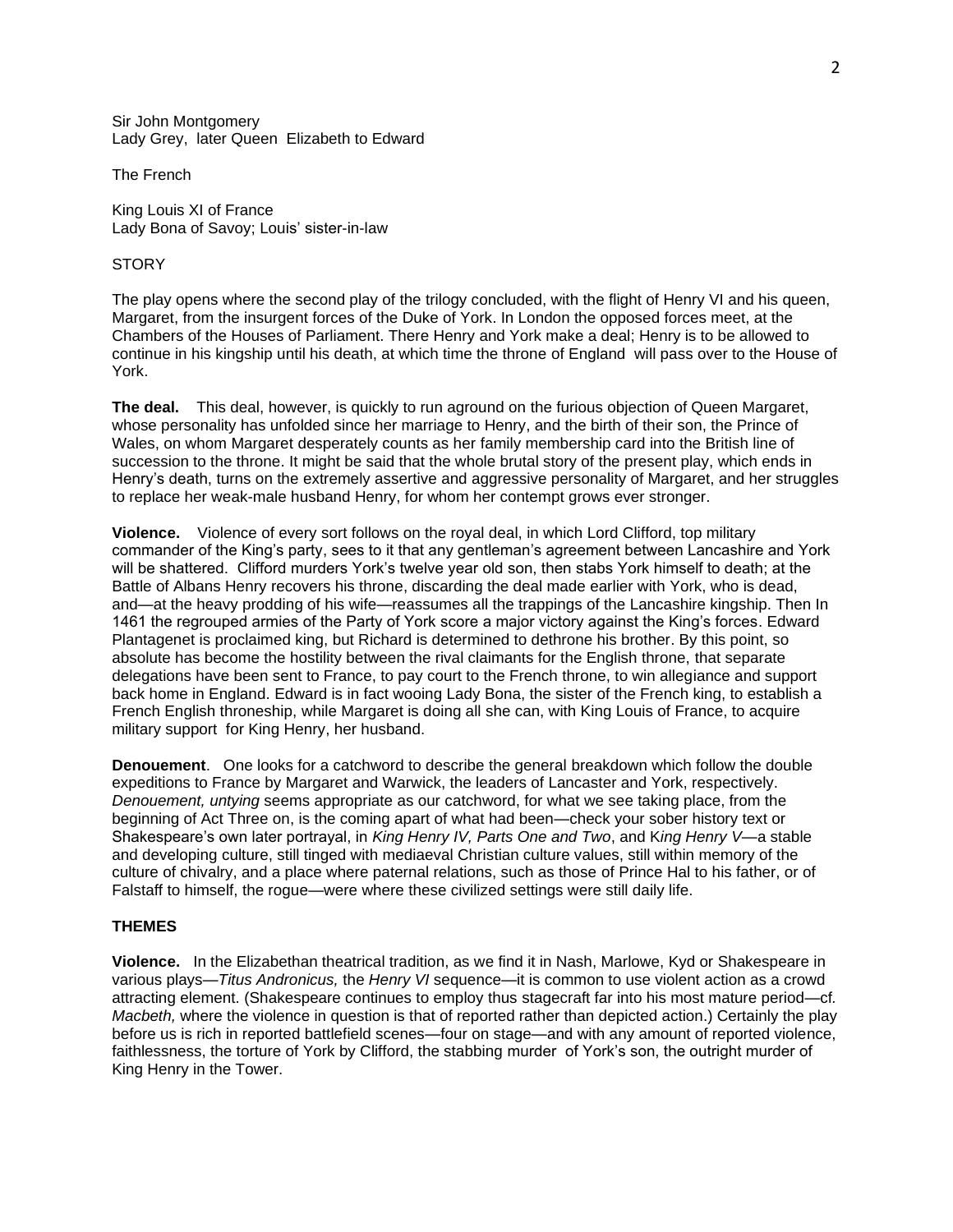**Narrativity.** It was long the contention, of the French critics of Shakespearean drama, that it is too rough and naturalistic. Not only were the Aristotelian unities ignored, but the plots were too ragged and natural. The play before us may be said to be rough as a theme: the action shifts at will, from England to France and back, and then from one camp to another court within England, and then, as occurs when Henry is captured in a meadow by game keepers, we have taken dramatic action in our own hands, and simply moved ourselves to a spot which suits the mood of the principal character. The Shakespearean rebuttal is clear enough, that the action of a drama should follow the course of nature, and that is just what happens in *Henry VI.*

Withdrawal. Henry VI himself must seem a precursor to those hypersensitive Shakespearean heroes— Macbeth, Hamlet, King Lear, Othello—who crash into the hard limits of human destiny and shatter there. Henry is not a rich monarchical figure, dealing wits fate and its vanities, like King Henry IV, but he is no friend of action or violence, is prone to withdrawal and meditation, and has no executive bone in his body. His hard hitting wife, who has cuckolded him even before she marries him, gives him his marching orders at every turn.

**Historicism**. Shakespeare clearly takes it on himself, in the present trilogy, to think his national history right there on the stage before his audience, the British people. Perhaps this is what is 'natural' in his drama, that it unfolds out of itself, the conflicts of Margaret and Henry, that is, just developing out of their own premises, and one event leading outward into another. It is also to the point, here, that Shakespeare raises consciousness of his own epoch, by drawing attention to another; he is a living historian, as, in his greatest tragedies, he will be a remorseless student of human weakness.

# CHARACTER ANALYSIS

### **Henry**

**Character.** Throughout these three plays, we have willy nilly been obligated to treat Henry VI as the main character. He is titular, his presence is required for all formal state events, and yet he is for the most part a figurehead or, worse, a chicken. Margaret was brought to England to provide a spouse for Henry, but from the outset she called most of the shots, including the rousing command to flee York's forces at the end of the first act. It must be said, however, that in this third act Henry realizes his own nature, and, after once again reassuming the throne for the House of Lancaster, he decides to appoint two of his top men as replacement regents, and he makes it clear that he would like to retire into nature, and become a meditative. Only fate, though, insisted on the last word, the murder of this weak man in the Tower of London.

**Parallels**. One thinks, as parallels, of the later creations of Shakespeare himself, especially of Macbeth and Hamlet, and has to wonder what differentiates those masterpieces of (partial) weakness from the depiction of Henry VI, to whom Shakespeare has devoted three plays, without mining very deeply into the ore of a personality. The first answer seems this: that both Hamlet and Macbeth are painfully, even selfobstructively, aware of their own emotions and anxieties. As the plays develop, which enclose those two characters, we are drawn deeply into the mindsets of the principals characters. With Henry VI we remain outside of his personality, and are only very rarely interested in it.

## **Illustrative moments**

**Defiant.** From the outset of the play, in rare bursts, Henry expresses his defiance at the way he is being pushed around. He declaims the importance of his ancestral kingship, and his refusal ever to relinquish it.

**Startled.** As the trilogy unfolds, and especially in this last of the three plays, Henry grows startled at the way his wife is taking control of his destiny. For a long time, because he is naïve and trusts her, he thinks she has his benefit in mind, but nearer play's end he becomes aware of how fiercely she is concentrated on one goal, her son's kingship.